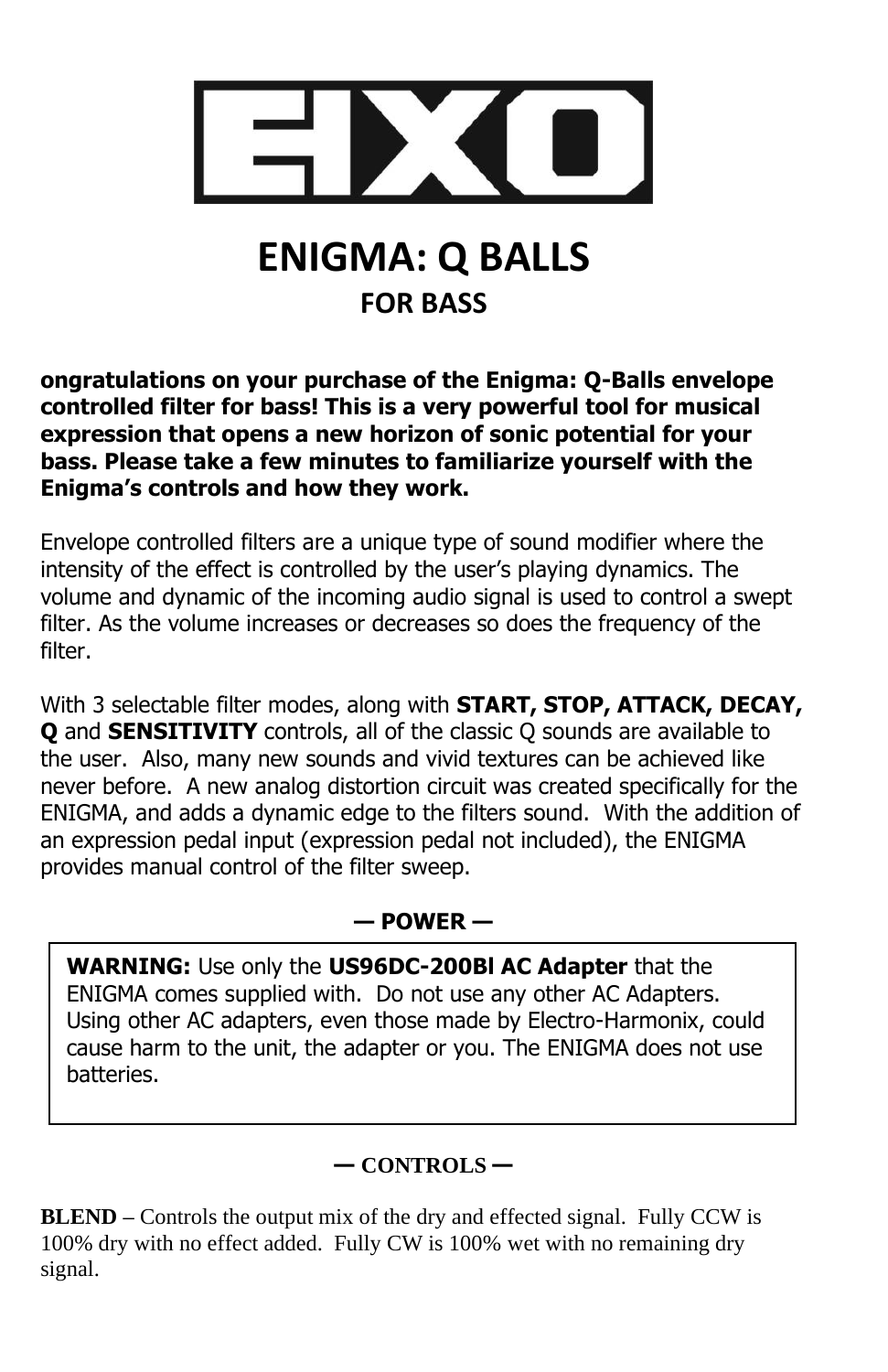**MODE –** This is a rotary switch used to select between the 3 filter modes available on the ENIGMA. Select between LP (low pass), BP (band pass), and HP (high pass) modes to emphasize a different frequency band. Selecting between these modes does not change the start and stop frequencies.

**ATTACK –** This knob controls how quickly the filter will sweep from the frequency set by the "START" knob to the frequency set by the "STOP" knob. Fully CCW will have the fastest attack setting and is good for quick percussive styles of playing. Fully CW will have the slowest attack setting and creates a slower smoother sweep for a bowed sound.

**DECAY –** This knob controls how sensitive the reset circuit is when falling back from the "STOP" setting to the "START" setting. Fully CCW will have the most sensitive reset. In this setting the sweep will reset the fastest and the easiest. Use this when playing quick staccato notes to make sure every note triggers a new envelope sweep. Fully CW will maximize the decay setting. Use a longer decay setting when you don't want every note to reset.

**START –** This knob sets the frequency that the sweep starts at. Fully CCW is the lowest frequency (about 40Hz). Fully CW is the highest setting (about 3Khz). Use this knob along with the "STOP" knob to set the range and direction of the sweep. For example, a low "START" and a high "STOP" will sweep upward. A high "START" and a low "STOP" will sweep downward.

**STOP –** This knob sets the frequency that the filter sweeps to. Fully CCW is the lowest setting (about 40Hz). Fully CW is the highest setting (about 3KHz).

**Q –** This knob controls the resonance of the Q. Fully CCW is the widest bandwidth and fully CW is the most resonant for a more dramatic effect.

**SENSITIVITY –** This knob controls the input sensitivity of the envelope filter circuit. Fully CCW is the least sensitive, and the circuit will be less reactive to the instrument input. Fully CW is the most sensitive and the circuit will be the most reactive to the instrument input.

## *A NOTE ON INTERACTIVE CONTROLS:*

The "ATTACK", "DECAY", "START", "STOP" and "SENSITIVITY" knob are highly interactive. If Attack is set to slow, the Decay is set to fast, or the Sensitivity is set to low, the filter sweep may not reach the stop frequency. The lowest frequency sweeps in the ENIGMA can be difficult to hear. If this causes the attack to sound abrupt, tune the start position so the sweep begins at a more audible frequency. All of the functions depend heavily on how the Sensitivity. Take some time to become familiar with these knobs and functions and learn how they work together to effect different styles of playing.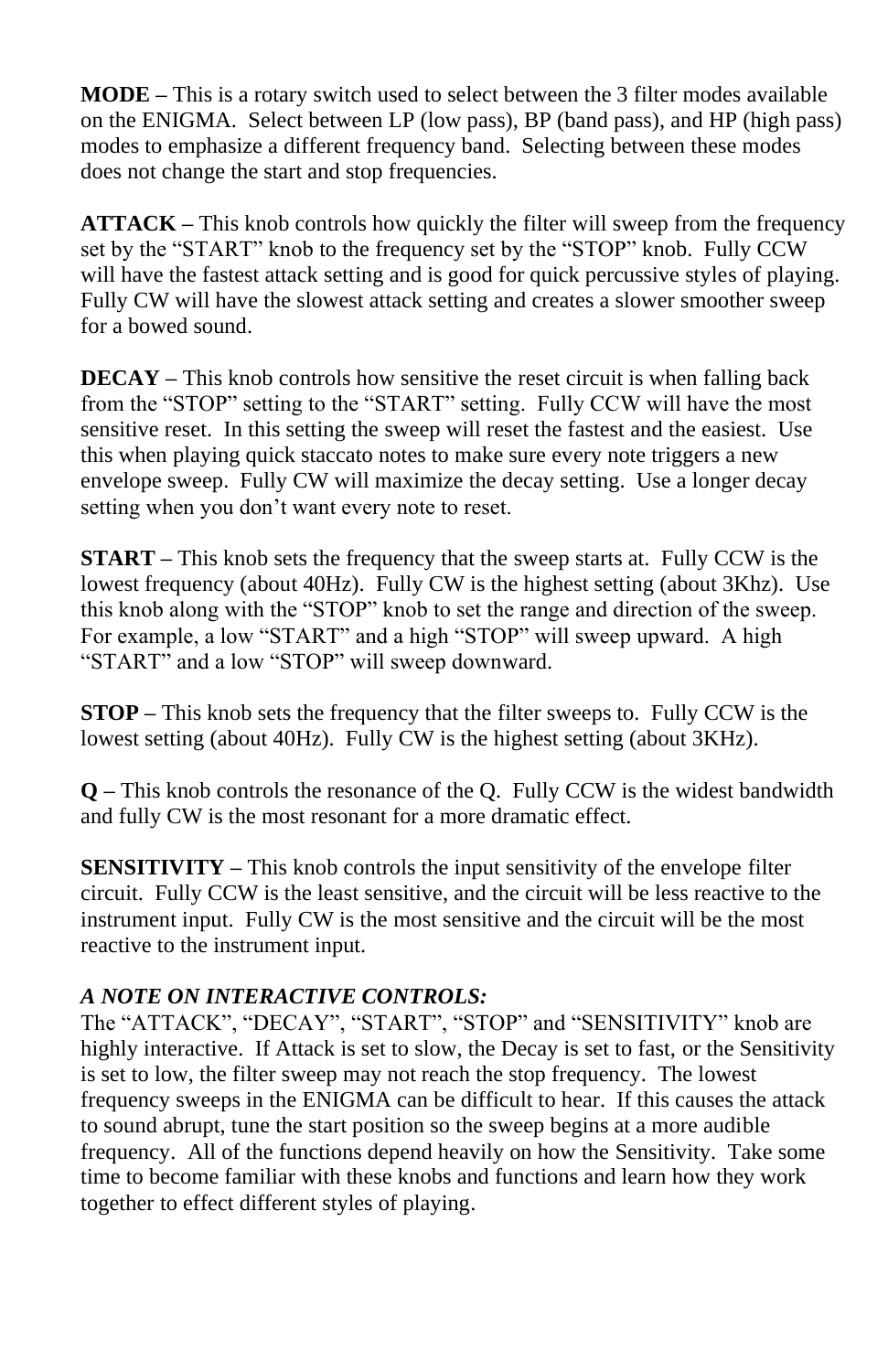**DISTORTION FOOTSWITCH/STATUS LED** – This footswitch engages the analog distortion circuitry in the ENIGMA. When distortion is engaged, the LED will turn on, and when distortion is disengaged the LED will turn off. The intensity of the distortion is controlled by the "SENSITIVITY" knob. Inside the pedal there is a Trim Pot labeled "DISTORTION LEVEL". This can be adjusted by the user to fine tune the volume of the distortion when engaged. This will not affect the gain or intensity of the distortion. **DO NOT** adjust any other trim pot on the board as they have been carefully calibrated for optimum performance.

**EXPRESSION PEDAL INPUT –** An optional expression pedal can be used with the ENIGMA for manual control of the filter. When the pedal is in toe up position, the frequency will be at the "START" position. In the toe down position, the frequency will be at the "STOP" position. Use this along with various "Q" knob setting to get resonant filter sweeps as well as wah-wah sounds with a versatile range.

**BYPASS FOOTSWITCH/STATUS LED** – The footswitch engages/disengages the effect. If the effect is engaged, the LED will light up. When the effect is disengaged, the LED will turn off, and the pedal will be in true bypass.

**INPUT Jack –** Connect your instrument's output to this ¼" mono jack. The input impedance presented at this jack is 710Kohms

**EFFECT OUT Jack –** Connect this  $\frac{1}{4}$  mono jack to your amplifier's input. The output impedance presented at this jack is 300ohms.

**DIRECT OUT Jack –** This is a direct out signal from the input. This signal does not go though any of the effects circuitry.

**CAUTION:** This pedal was designed to give the user the maximum potential for user customizability and there are some setting combinations that are extreme. If the Q setting is maxed, at the peak high and low frequency this pedal can be INCREDIBLY loud.

#### **- WARRANTY INFORMATION -**

Please register online at http://www.ehx.com/product-registration or complete and return the enclosed warranty card within 10 days of purchase. Electro-Harmonix will repair or replace, at its discretion, a product that fails to operate due to defects in materials or workmanship for a period of one year from date of purchase. This applies only to original purchasers who have bought their product from an authorized Electro-Harmonix retailer. Repaired or replaced units will then be warranted for the unexpired portion of the original warranty term.

If you should need to return your unit for service within the warranty period, please contact the appropriate office listed below. Customers outside the regions listed below, please contact EHX Customer Service for information on warranty repairs at info@ehx.com or +1-718-937- 8300. USA and Canadian customers: please obtain a **Return Authorization Number** (RA#)